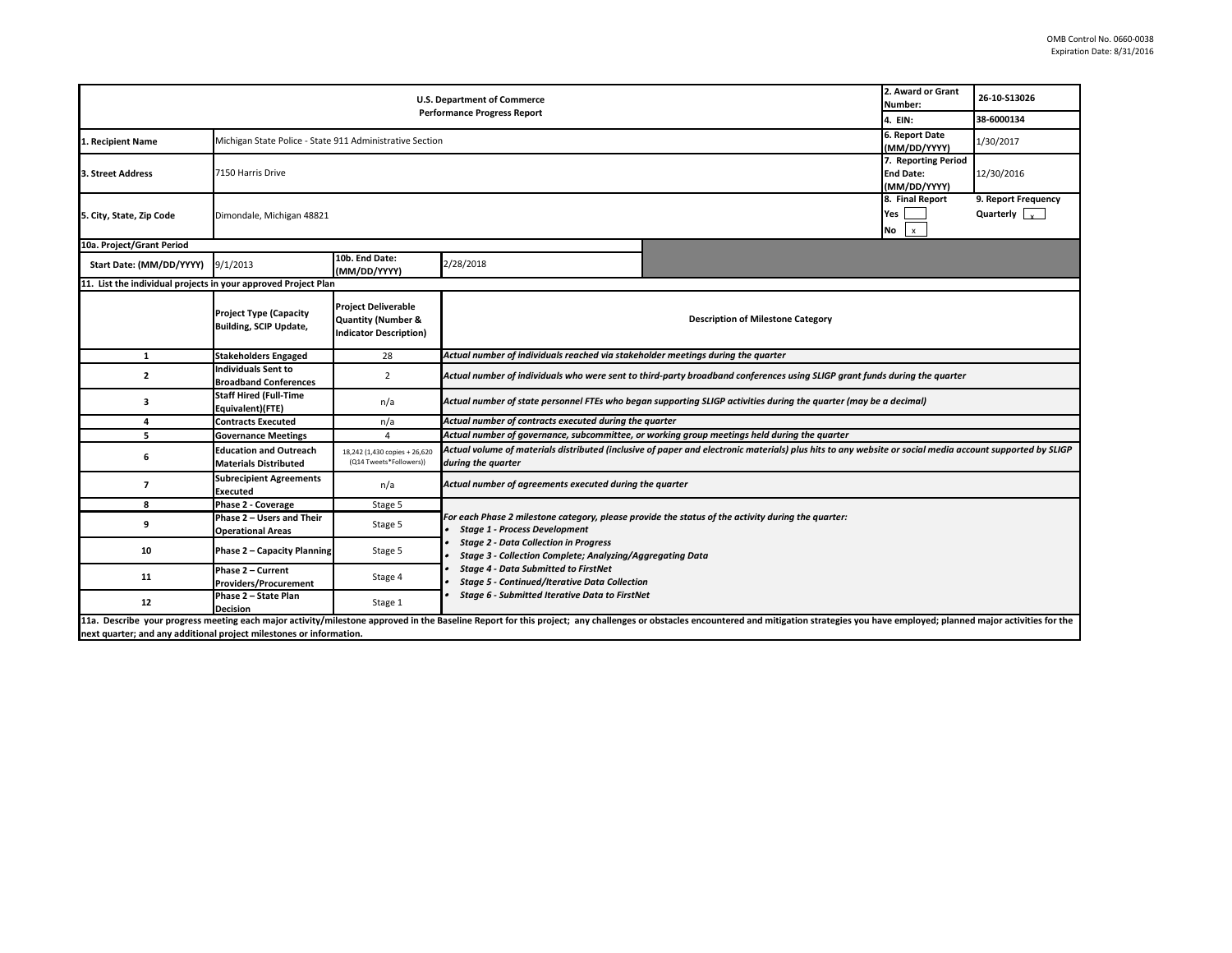OUTREACH AND EDUCATION:

• Presented at MSP Mobile Office Committee Conference Session (October 25, 2016) 28 Attended

• Presented in the IWCE Webinar- State of the States (December 15, 2016) Unknown number of Attendees

GOVERNANCE: (All Governance meetings were hosted in Lansing, MI with additional access through webinar)

• Hosted Monthly MI Public Safety Broadband Work Group Meeting (October 11, 2016)

• Hosted Monthly MI Public Safety Broadband Work Group Meeting (November 1, 2016)

• Hosted Monthly MI Public Safety Broadband Work Group Meeting (December 13, 2016)

• Participated in the MI Public Safety Communication Interoperability Board Meeting (December 13, 2016)

CONFERENCES:

• Attended FirstNet SPOC Meeting in Phoenix, AZ (November 16-17, 2016)

SOCIAL MEDIA:

The @MiPSBB Twitter Account metrics are 484 Followers. 572 Tweets and Following 381 as of December 30. 2016. Twitter has been a great tool for the MiPSB outreach team to provide information to our followers regarding outre opportunities, program updates and activities, governance items and related news items and discussions. Additionally, this has been beneficial to our outreach team in tracking activities with other SLIGP teams.

OTHER:

• Participated on Western States Alliance Call (October 3, 2016)

• Participated on FEMA Region V Call (October 4, 2016)

• Participated in Tribal Outreach Strategy Meeting (October 26, 2016)

• Participated in SLIGP Quarterly Call (November 28, 2016)

• Participated in Tribal Outreach Strategy Meeting (December 21, 2016)

11b. If the project team anticipates requesting any changes to the approved Baseline Report in the next quarter, describe those below. Note that any substantive changes to the Baseline Report must be approved by the Depart **Commerce before implementation.** 

Nothing at this time

**11c. Provide any other information that would be useful to NTIA as it assesses this project's progress.** 

Consolidated Telecom Services (CTS) was purchased by BearCom and the original CTS contract for \$1,197,362 was acquired with the purchase. An additional \$283,042 was later added as a Contract Change Notice to the BearCom co bringing the contract total from \$1,197,362 to \$1,479,404.

**11d. Describe any success stories or best practices you have identified. Please be as specific as possible.**

We have made significant progress in our tribal outreach efforts during this reporting period and are now included in a monthly conference call with tribal leaders. We have also been invited to attend and present at a trib 2017. Most of our outreach efforts to date have been targeted toward public safety administration and leadership. Beginning Jan 2017, we will start hosting monthly webinars targeted toward the front-line first responders. presentations will be interactive, and recordings posted on our website.

**12. Personnel** 

**12a. If the project is not fully staffed, describe how any lack of staffing may impact the project's time line and when the project will be fully staffed.**

**12b. Staffing Table -** *Please include all staff that have contributed time to the project. Please do not remove individuals from this table.*

| Job Title                               | FTE% | Project (s) Assigned                                                                                                                                          |  |  |  |
|-----------------------------------------|------|---------------------------------------------------------------------------------------------------------------------------------------------------------------|--|--|--|
| SWIC                                    | 0.5  | Continued work on SLIGP<br>Provide oversight of all SLIGP project activities and outreach/education efforts                                                   |  |  |  |
| <b>Grant Director</b>                   | 0.1  | Provide oversight of all grant fiduciary activities and reporting requirements for the state.<br>Continued work on SLIGP                                      |  |  |  |
| CIO / SPOC                              | 0.1  | Primary point of contact. Inform Governor's office<br>Continued work on SLIGP                                                                                 |  |  |  |
| SLIGP Program Manager                   | 0.8  | Continued work on SLIGP<br>Project Management and operations                                                                                                  |  |  |  |
| <b>Shared Services Director</b>         | 0.1  | Executive support and managing SLIGP project team                                                                                                             |  |  |  |
| Shared Services Director Admin Support  | 0.1  | Administrative support relating to SLIGP efforts including scheduling meetings, preparing materials and human resources activities                            |  |  |  |
| Outreach Support Staff 1                | 0.1  | Data preparation for outreach support including research on stakeholders groups and potential outreach engagement opportunities<br>Continued work on SLIGP    |  |  |  |
| <b>Budget &amp; Procurement Analyst</b> | 0.1  | Advise in all procurement and purchasing required for SLIGP. Monitor and track staff time reporting and project invoices<br>Continued work on SLIGP           |  |  |  |
| Outreach Support Staff 2                | 0.8  | Data preparation for outreach support including research on stakeholders groups and potential outreach engagement opportunities<br>Continued work on SLIGP    |  |  |  |
| Outreach Support Staff 3                | 0.8  | Data preparation for outreach support including research on stakeholders groups and potential outreach engagement opportunities<br>Continued work on SLIGP    |  |  |  |
| <b>SWIC Admin Support</b>               | 0.1  | Administrative support relating to SLIGP efforts including scheduling meetings, preparing materials and human resources activities<br>Continued work on SLIGP |  |  |  |
| Subject Matter Expert Engineer 1        | 0.2  | Continued work on SLIGP<br>Provided technical support to project                                                                                              |  |  |  |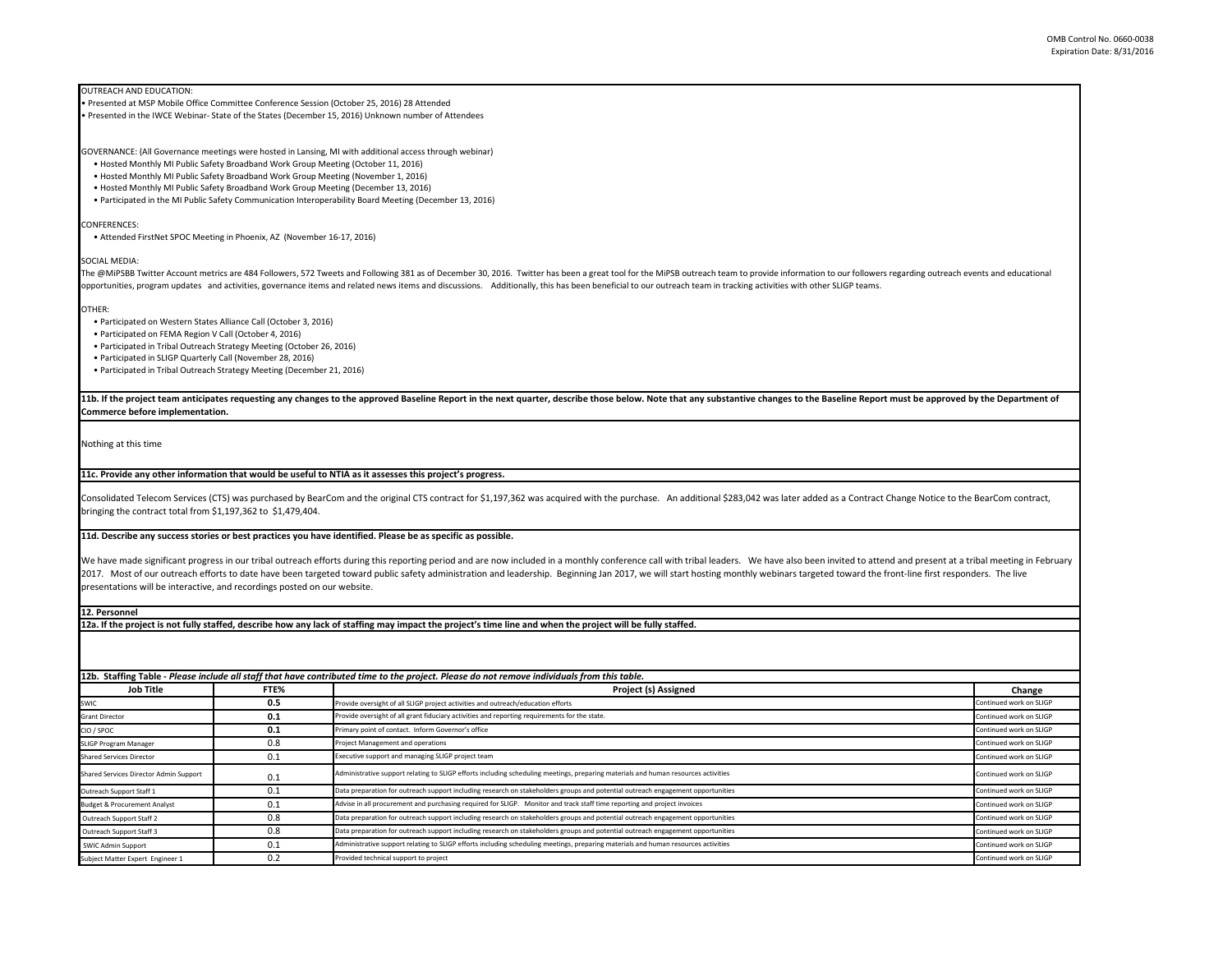Subject Matter Expert Engineer 2 0.2 Provided technical support to project Continued work on SLIGP